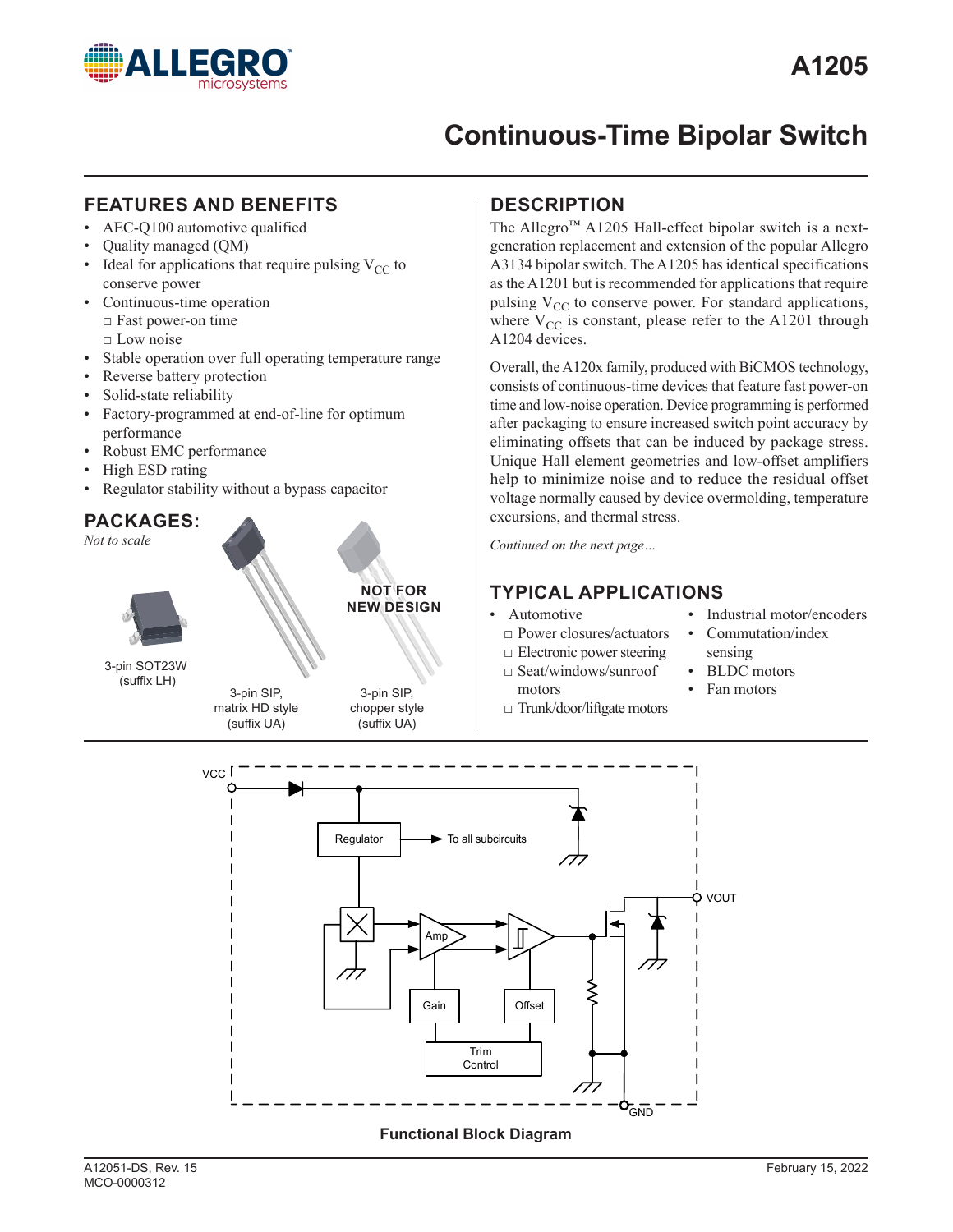## **DESCRIPTION (continued)**

The A120x Hall-effect bipolar switches include the following on a single silicon chip: voltage regulator, Hall-voltage generator, smallsignal amplifier, Schmitt trigger, and NMOS output transistor. The integrated voltage regulator permits operation from 3.8 to 24 V. The extensive on-board protection circuitry makes possible a  $\pm 30$ V absolute maximum voltage rating for superior protection in automotive and motor commutation applications, without adding external components.

The small geometries of the BiCMOS process allow these devices to be provided in ultrasmall packages. The package styles available provide magnetically optimized solutions for most applications. Package LH is a SOT23W miniature thin-profile surface-mount package, while package UA is a three-lead ultramini SIP for throughhole mounting. Each package is lead (Pb) free, with 100% mattetin-plated leadframes.

# **SPECIFICATIONS**

#### **SELECTION GUIDE**

| <b>Part Number</b> | Packing [1]                    | <b>Mounting</b>            | Ambient, $T_A$                      | $B_{\text{PD}}$ (Min) | $B_{OP}$ (Max) |
|--------------------|--------------------------------|----------------------------|-------------------------------------|-----------------------|----------------|
| A1205LLHLT-T       | 7-in. reel, 3000 pieces/reel   | 3-pin SOT23W surface mount |                                     |                       |                |
| A1205LLHLX-T       | 13-in. reel, 10000 pieces/reel | 3-pin SOT23W surface mount | $-40^{\circ}$ C to 150 $^{\circ}$ C | $-50G$                | 50G            |
| A1205LUA-T[2]      | Bulk, 500 pieces/bag           | 3-pin SIP through hole     |                                     |                       |                |



[1] Contact Allegro for additional packing options.

[2] The chopper-style UA package is not for new design; the matrix HD style UA package is recommended for new designs.

#### **ABSOLUTE MAXIMUM RATINGS**

| <b>Characteristic</b>                 | Symbol               | <b>Notes</b> | Rating       | <b>Units</b> |
|---------------------------------------|----------------------|--------------|--------------|--------------|
| Supply Voltage <sup>[3]</sup>         | $V_{CC}$             |              | 30           | V            |
| Reverse Supply Voltage <sup>[3]</sup> | $V_{RCC}$            |              | $-30$        |              |
| Output Off Voltage [3]                | $V_{OUT}$            |              | 30           | V            |
| Reverse Output Voltage [3]            | V <sub>ROUT</sub>    |              | $-0.5$       | V            |
| <b>Output Current Sink</b>            | <b>I</b> OUTSINK     |              | 25           | mA           |
| <b>Magnetic Flux Density</b>          | B                    |              | Unlimited    | G            |
|                                       |                      | Range E      | $-40$ to 85  | $^{\circ}$ C |
| <b>Operating Ambient Temperature</b>  | $T_A$                | Range L      | $-40$ to 150 | $^{\circ}$ C |
| Maximum Junction Temperature          | $T_{\text{J}}$ (max) |              | 165          | $^{\circ}$ C |
| Storage Temperature                   | $T_{\text{stg}}$     |              | $-65$ to 170 | $^{\circ}$ C |

[3] This rating does not apply to extremely short voltage transients such as Load Dump and/or ESD. Those events have individual ratings, specific to the respective transient voltage event.

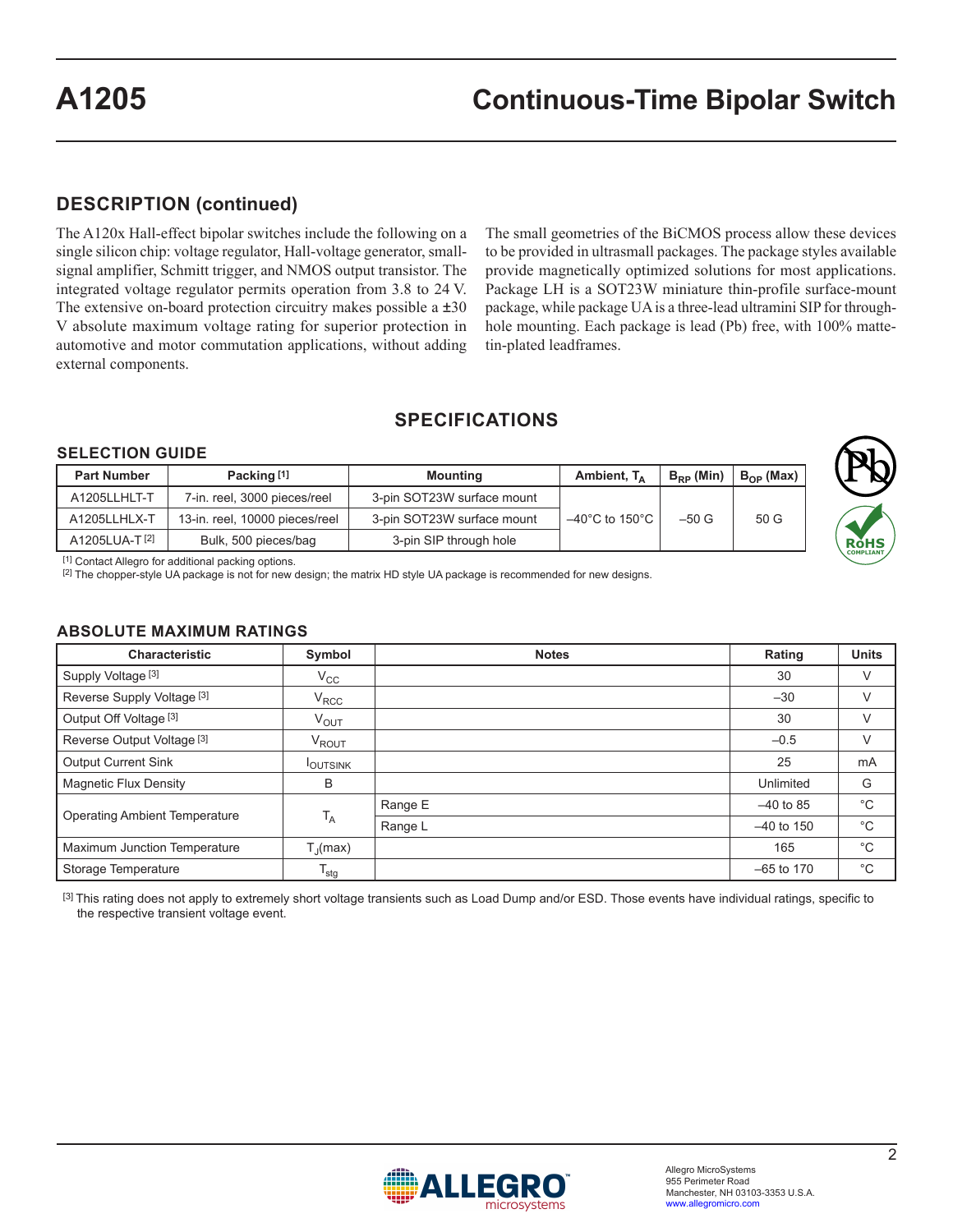# **PINOUT DIAGRAMS AND TERMINAL LIST**





**Package LH Pin-out Diagram Package UA Pin-out Diagram**

#### **Terminal List**

|            | <b>Number</b> |             |                               |  |
|------------|---------------|-------------|-------------------------------|--|
| Package LH | Package UA    | <b>Name</b> | <b>Description</b>            |  |
|            |               | VCC         | Connects power supply to chip |  |
|            |               | VOUT        | Output from circuit           |  |
|            |               | <b>GND</b>  | Ground                        |  |

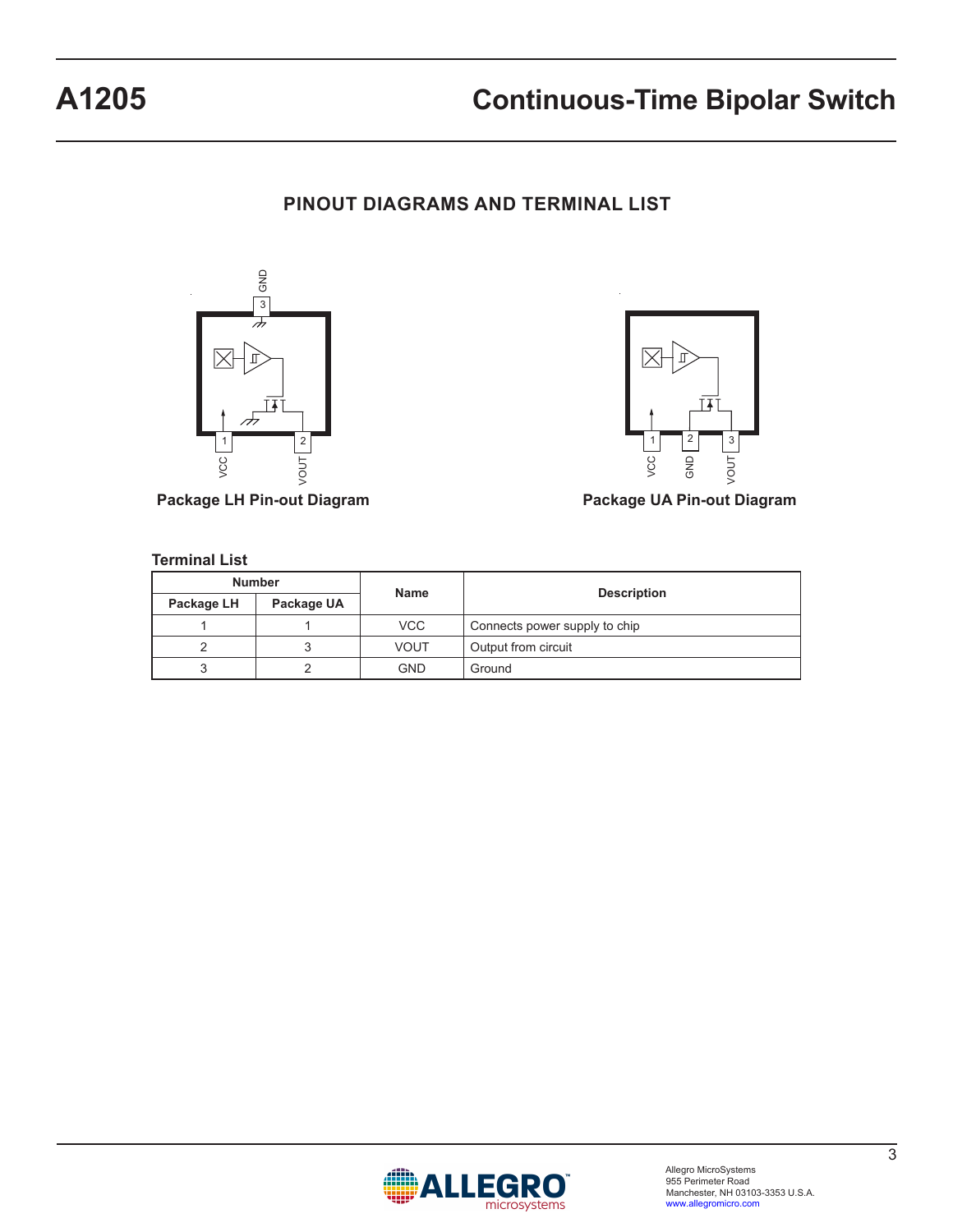# **OPERATING CHARACTERISTICS: over full operating voltage and ambient temperature ranges,**

**unless otherwise noted**

| <b>Characteristic</b>               | Symbol                | <b>Test Conditions</b>                                                                                 | Min.                     | Typ.                     | Max.  | <b>Units</b> |
|-------------------------------------|-----------------------|--------------------------------------------------------------------------------------------------------|--------------------------|--------------------------|-------|--------------|
| <b>ELECTRICAL CHARACTERISTICS</b>   |                       |                                                                                                        |                          |                          |       |              |
| Supply Voltage [1]                  | $V_{\rm CC}$          | Operating, $T_{\rm J}$ < 165°C                                                                         |                          | $\overline{\phantom{0}}$ | 24    | V            |
| Output Leakage Current              | <b>LOUTOFF</b>        | $V_{OUT}$ = 24 V, B < B <sub>RP</sub>                                                                  | $\overline{\phantom{0}}$ |                          | 10    | μA           |
| Output On Voltage                   | $V_{\text{OUT(SAT)}}$ | $I_{\text{OUT}}$ = 20 mA, B > B <sub>OP</sub>                                                          | $\overline{\phantom{m}}$ | 215                      | 400   | mV           |
| Power-On Time [2]                   | $t_{\mathsf{PO}}$     | Slew rate (dV <sub>CC</sub> /dt) < 2.5 V/us, B > B <sub>OP</sub> + 5 G or B < B <sub>RP</sub><br>$-5G$ | $\overline{\phantom{0}}$ |                          | 4     | μs           |
| Output Rise Time [3]                | t <sub>r</sub>        | $V_{CC}$ = 12 V, R <sub>LOAD</sub> = 820 Ω, C <sub>S</sub> = 12 pF                                     | $\overline{\phantom{m}}$ |                          | 2     | μs           |
| Output Fall Time <sup>[3]</sup>     | t <sub>f</sub>        | $V_{CC}$ = 12 V, R <sub>LOAD</sub> = 820 Ω, C <sub>S</sub> = 12 pF                                     | —                        |                          | 2     | μs           |
|                                     | <b>ICCON</b>          | B > B <sub>OP</sub>                                                                                    | —                        | 3.8                      | 7.5   | mA           |
| <b>Supply Current</b>               | <sup>I</sup> CCOFF    | $B < B_{\text{PD}}$                                                                                    | —                        | 3.5                      | 7.5   | mA           |
| Reverse Battery Current             | $I_{\text{RCC}}$      | $V_{RCC}$ = $-30$ V                                                                                    | —                        |                          | $-10$ | mA           |
| Supply Zener Clamp Voltage          | $V_{Z}$               | $I_{\rm CC}$ = 30 mA; T <sub>A</sub> = 25 °C                                                           | 32                       |                          | 40    | V            |
| Supply Zener Current                | $I_{Z}$               | $V_7$ = 32 V; T <sub>A</sub> = 25°C                                                                    | —                        |                          | 30    | mA           |
| <b>MAGNETIC CHARACTERISTICS [4]</b> |                       |                                                                                                        |                          |                          |       |              |
| Operate Point                       | $B_{OP}$              | South pole adjacent to branded face of device                                                          |                          | 15                       | 50    | G            |
| Release Point                       | $B_{RP}$              | North pole adjacent to branded face of device                                                          | $-50$                    | $-15$                    | 40    | G            |
| Hysteresis                          | $B_{HYS}$             | $B_{OP} - B_{RP}$                                                                                      | 5                        | 30                       | 55    | G            |

[1] Maximum voltage must be adjusted for power dissipation and junction temperature, see *Power Derating* section.

[2] For V<sub>CC</sub> slew rates greater than 2.5 V/µs, and T<sub>A</sub> = 150°C, the Power-On Time can reach its maximum value.

 $[3]$  C<sub>S</sub> =oscilloscope probe capacitance.

[4] Magnetic flux density, B, is indicated as a negative value for north-polarity magnetic fields, and as a positive value for south-polarity magnetic fields. This so-called algebraic convention supports arithmetic comparison of north and south polarity values, where the relative strength of the field is indicated by the absolute value of B, and the sign indicates the polarity of the field (for example, a –100 G field and a 100 G field have equivalent strength, but opposite polarity). Reference to the magnetic field polarity is with respect to the beveled face of the device.

### **DEVICE QUALIFICATION PROGRAM Contact Allegro for information.**

### **EMC (ELECTROMAGNETIC COMPATABILITY) REQUIREMENTS Contact Allegro for information.**

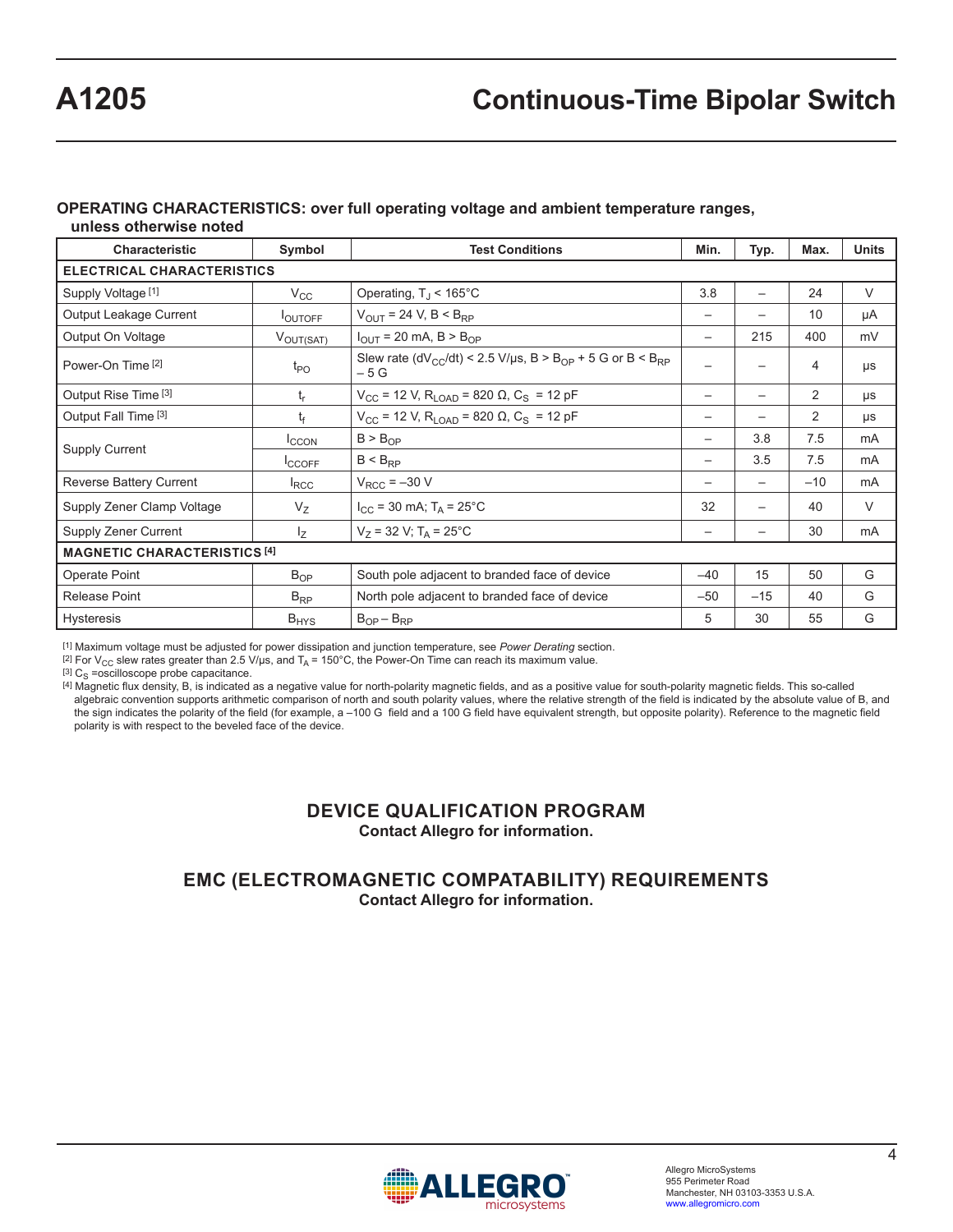#### **THERMAL CHARACTERISTICS: May require derating at maximum conditions; see application information**

| Characteristic             | Symbol          | <b>Test Conditions*</b>                                                                                   |     | <b>Units</b>  |
|----------------------------|-----------------|-----------------------------------------------------------------------------------------------------------|-----|---------------|
|                            |                 | Package LH, 1-layer PCB with copper limited to solder pads                                                |     | $\degree$ C/W |
| Package Thermal Resistance | $R_{\theta JA}$ | Package LH, 2-layer PCB with 0.463 in. <sup>2</sup> of copper area each side<br>connected by thermal vias | 110 | $\degree$ C/W |
|                            |                 | Package UA, 1-layer PCB with copper limited to solder pads                                                | 165 | $\degree$ C/W |

\*Additional thermal information available on Allegro website.



## **Power Dissipation versus Ambient Temperature**



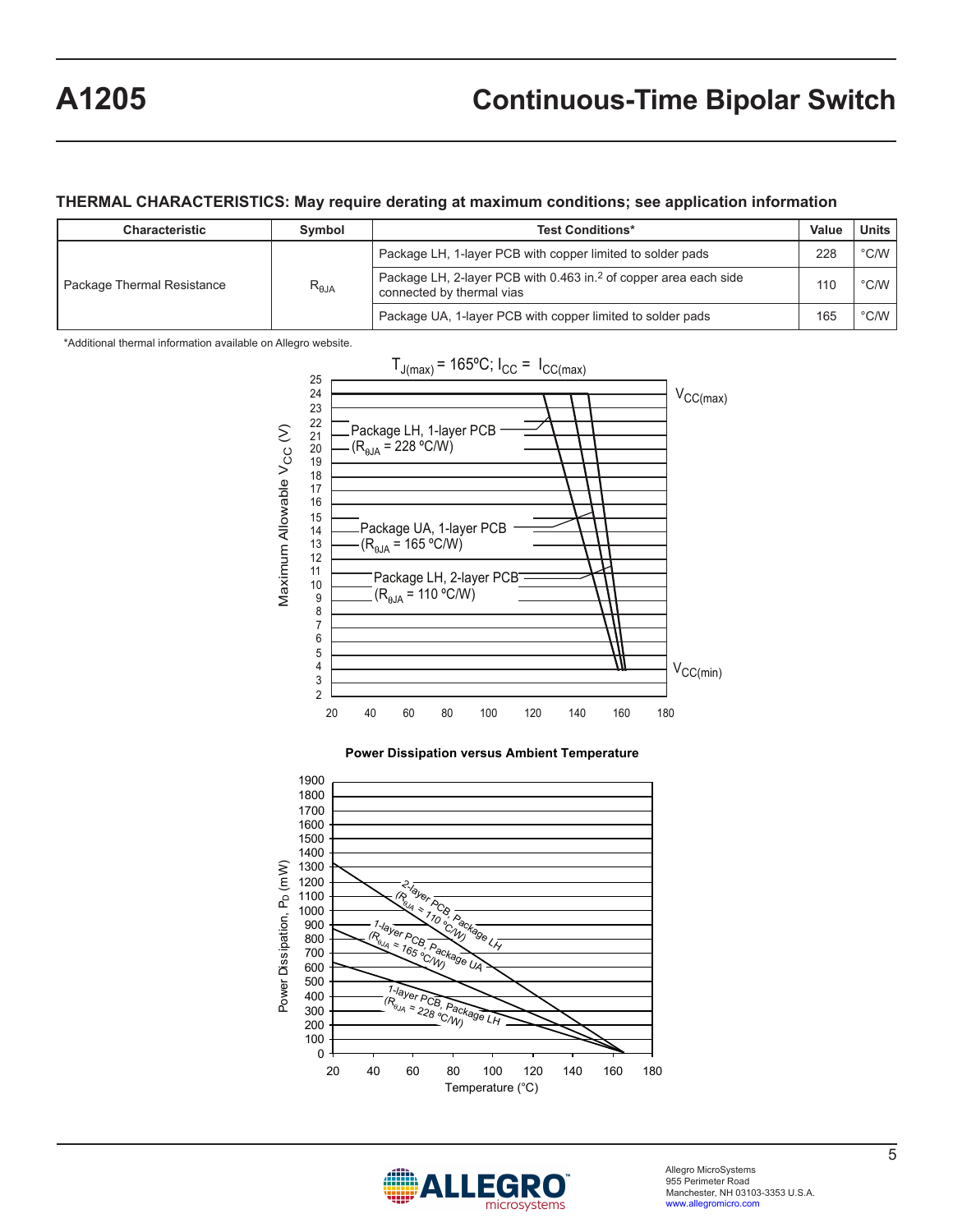

# **CHARACTERISTIC DATA**



Allegro MicroSystems 955 Perimeter Road Manchester, NH 03103-3353 U.S.A. www.allegromicro.com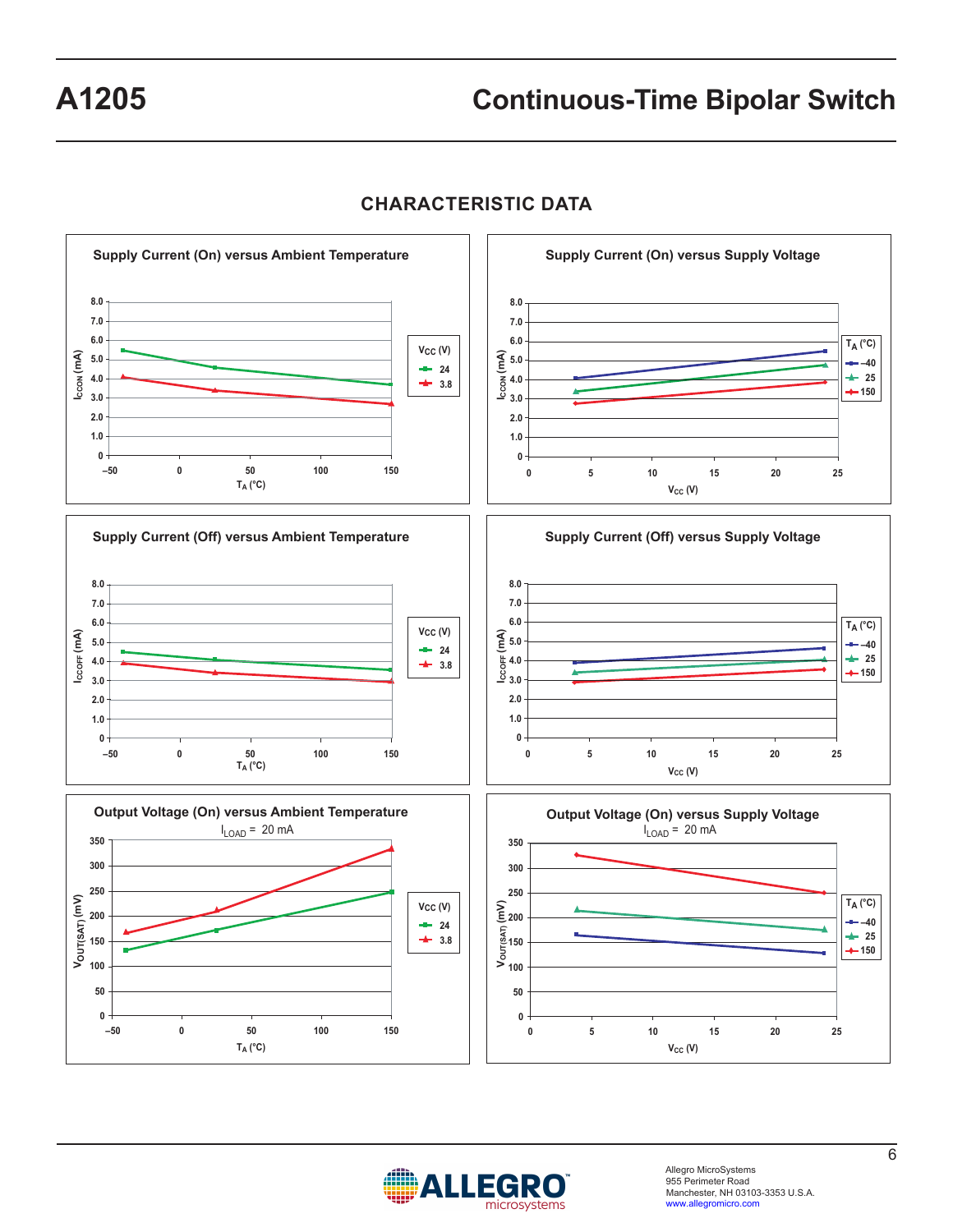



Allegro MicroSystems 955 Perimeter Road Manchester, NH 03103-3353 U.S.A. www.allegromicro.com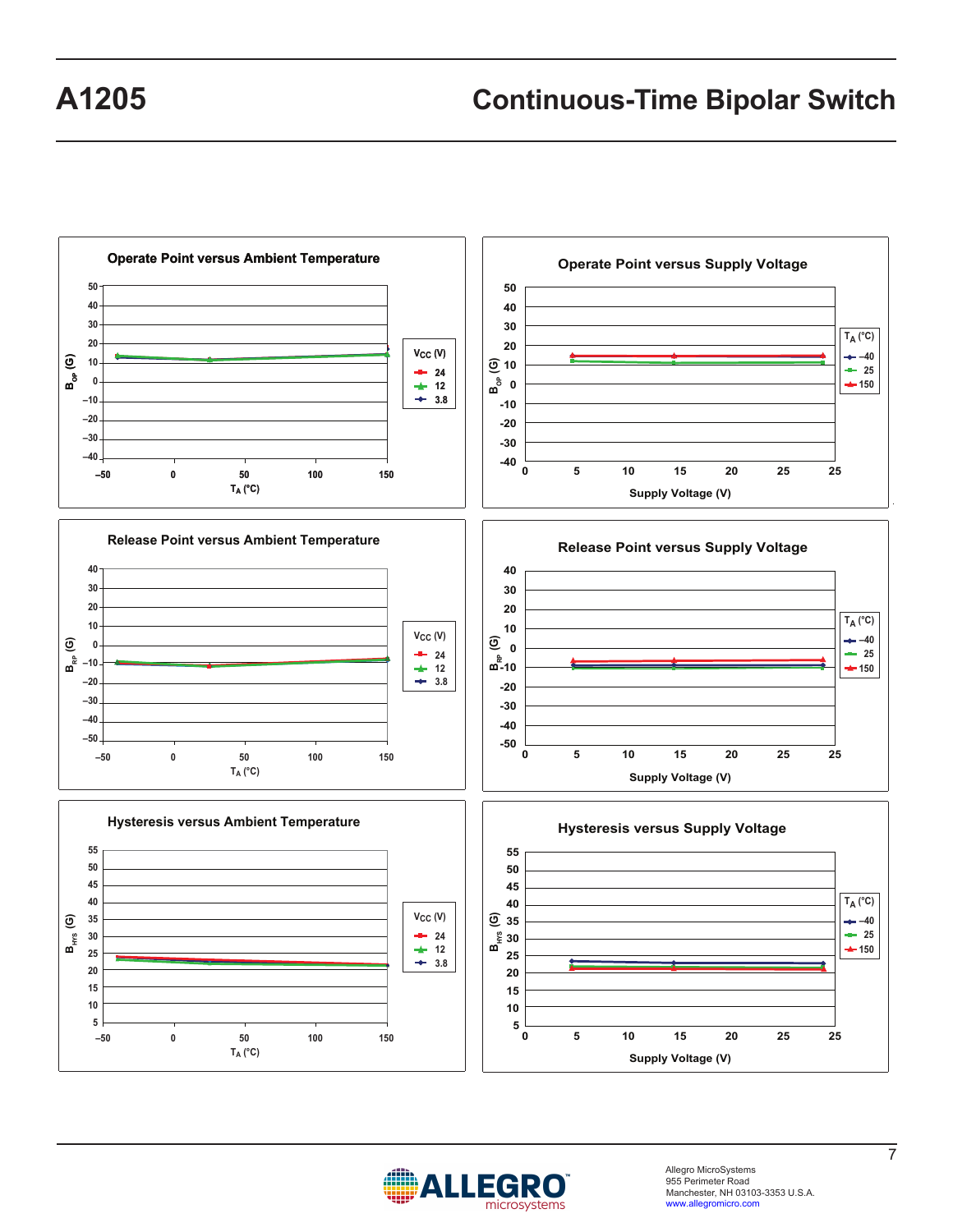## **FUNCTIONAL DESCRIPTION**

## **Bipolar Device Switching**

The devices of the A120X family provide highly sensitive switching for applications using magnetic fields of alternating polarities, such as ring magnets. There are three switching modes for bipolar devices, referred to as *latch*, *unipolar switch*, and *negative switch*. Mode is determined by the switch point characteristics of the individual device. The characteristic hysteresis,  $B<sub>HYS</sub>$ , of the device, is the difference in the relative magnetic strength and polarity of the switch points of the device. (Note that, in the following descriptions, a negative magnetic value indicates a north polarity field, and a positive magnetic value indicates a south polarity field. For a given value of magnetic strength,  $B_X$ , the values  $-B_X$ and  $B<sub>X</sub>$  indicate two fields of equal strength, but opposite polarity.  $B = 0$  indicates the absence of a magnetic field.)

Bipolar devices typically behave as latches. In this mode, magnetic fields of opposite polarity and equivalent strengths are needed to switch the output. When the magnetic fields are removed  $(B \rightarrow 0)$  the device remains in the same state until a magnetic field of the opposite polarity and of sufficient strength causes it to switch. The hysteresis of latch mode behavior is shown in panel A of Figure 1.

In contrast to latching, when a device exhibits unipolar switching, it only responds to a south magnetic field. The field must be of sufficient strength,  $>$  B<sub>OP</sub>, for the device to operate. When the field is reduced beyond the  $B_{RP}$  level, the device switches back to the high state, as shown in panel B of Figure 1. Devices exhibiting negative switch behavior operate in a similar but opposite manner. A north polarity field of sufficient strength,  $>$  B<sub>RP</sub>, (more north than  $B_{RP}$ ) is required for operation, although the result is that  $V_{\text{OUT}}$  switches high, as shown in panel C. When the field is reduced beyond the  $B_{OP}$  level, the device switches back to the low state.

The typical output behavior of the A120x devices is latching. However, the A120x family is designed to attain a small hysteresis, and thereby provide more sensitive switching. Although this means that true latching behavior cannot be guaranteed in all cases, proper switching can be ensured by use of both south and north magnetic fields, as in a ring magnet. The hysteresis of the A120x family allows clean switching of the output, even in the presence of external mechanical vibration and electrical noise.





#### **Figure 1: Bipolar Device Output Switching Modes**

**These behaviors can be exhibited when using a circuit such as that shown in panel D. Panel A displays the hysteresis when a device exhibits**  latch mode (note that the B<sub>HYS</sub> band incorporates B= 0), panel B shows unipolar switch behavior (the B<sub>HYS</sub> band is more positive than B = 0), and panel C shows negative switch behavior (the B<sub>HYS</sub> band is more negative than B = 0). Bipolar devices, such as the 120x family, can oper**ate in any of the three modes.**

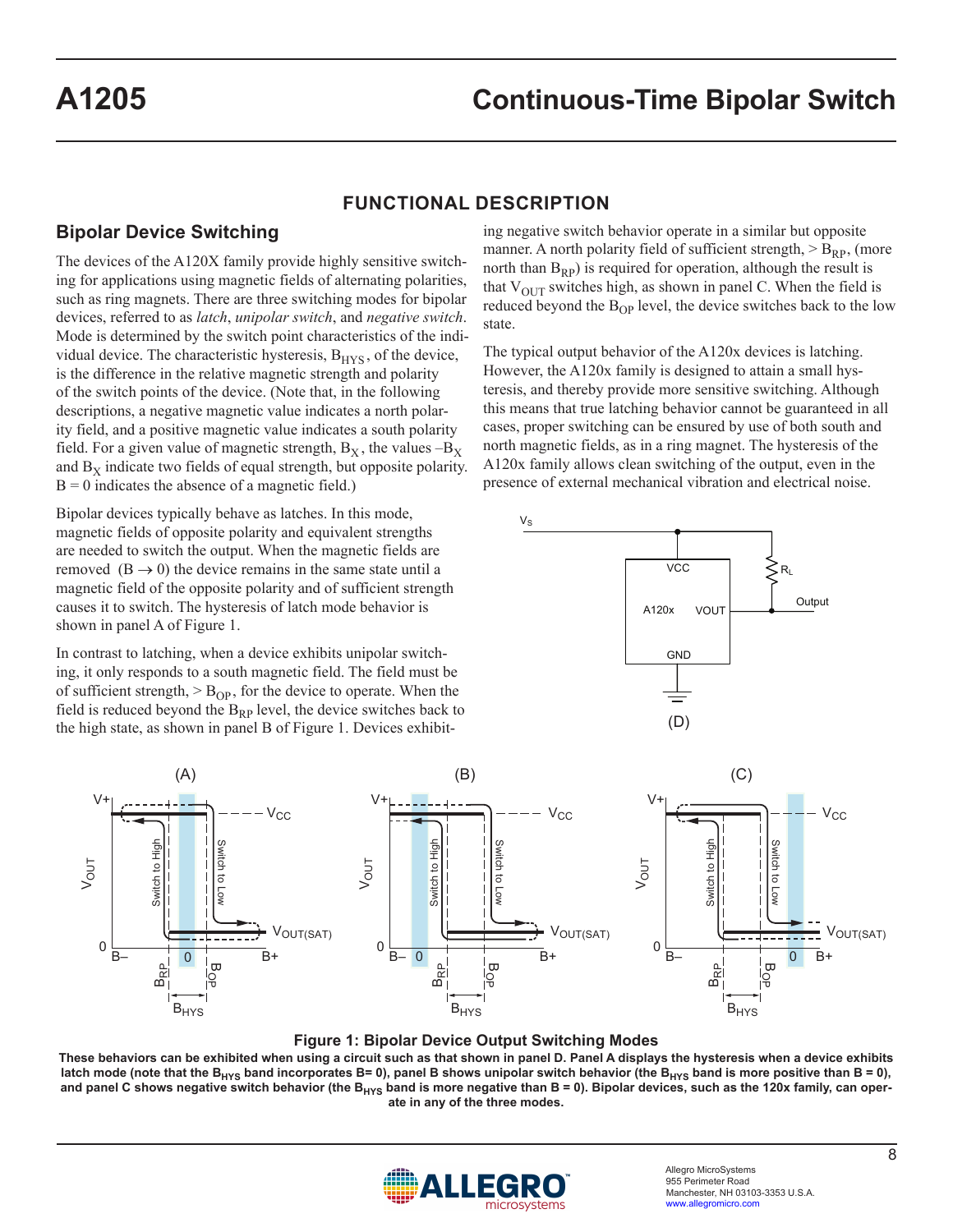Bipolar devices adopt an indeterminate output state when powered-on in the absence of a magnetic field or in a field that lies within the hysteresis band of the device.

For more information on Bipolar switches, refer to Application Note 27705, *Understanding Bipolar Hall Effect Sensor ICs*.

# **Continuous-Time Benefits**

Continuous-time devices, such as the A120x family, offer the fastest available power-on settling time and frequency response. Due to offsets generated during the IC packaging process, continuoustime devices typically require programming after packaging to tighten magnetic parameter distributions. In contrast, chopperstabilized switches employ an offset cancellation technique on the chip that eliminates these offsets without the need for afterpackaging programming. The tradeoff is a longer settling time and reduced frequency response as a result of the chopper-stabilization offset cancellation algorithm.

The choice between continuous-time and chopper-stabilized designs is solely determined by the application. Battery management is an example where continuous-time is often required. In

these applications,  $V_{CC}$  is chopped with a very small duty cycle in order to conserve power (refer to figure 2). The duty cycle is controlled by the power-on time,  $t_{PO}$ , of the device. Because continuous-time devices have the shorter power-on time, they are the clear choice for such applications.

For more information on the chopper stabilization technique, refer to Technical Paper STP 97-10, *Monolithic Magnetic Hall Sensing Using Dynamic Quadrature Offset Cancellation* and Technical Paper STP 99-1, *Chopper-Stabilized Amplifiers with a Track-and-Hold Signal Demodulator*.

## **Additional Applications Information**

Extensive applications information for Hall-effect devices is available in:

- *Hall-Effect IC Applications Guide*, Application Note 27701
- *Hall-Effect Devices: Gluing, Potting, Encapsulating, Lead Welding and Lead Forming*, Application Note 27703.1
- *Soldering Methods for Allegro's Products SMT and Through-Hole*, Application Note 26009

All are provided on the Allegro website, www.allegromicro.com.





This figure illustrates the use of a quick cycle for chopping V<sub>CC</sub> in order to conserve battery power. Position 1, power is applied to the device. Position 2, the output assumes the correct state at a time prior to the maximum Power-On Time, t<sub>PO(max)</sub>. The case shown is where the correct output state is HIGH. Position 3, t<sub>PO(max)</sub> has elapsed. The device output is valid. Position 4, after the output is valid, a control unit **reads the output. Position 5, power is removed from the device.** 

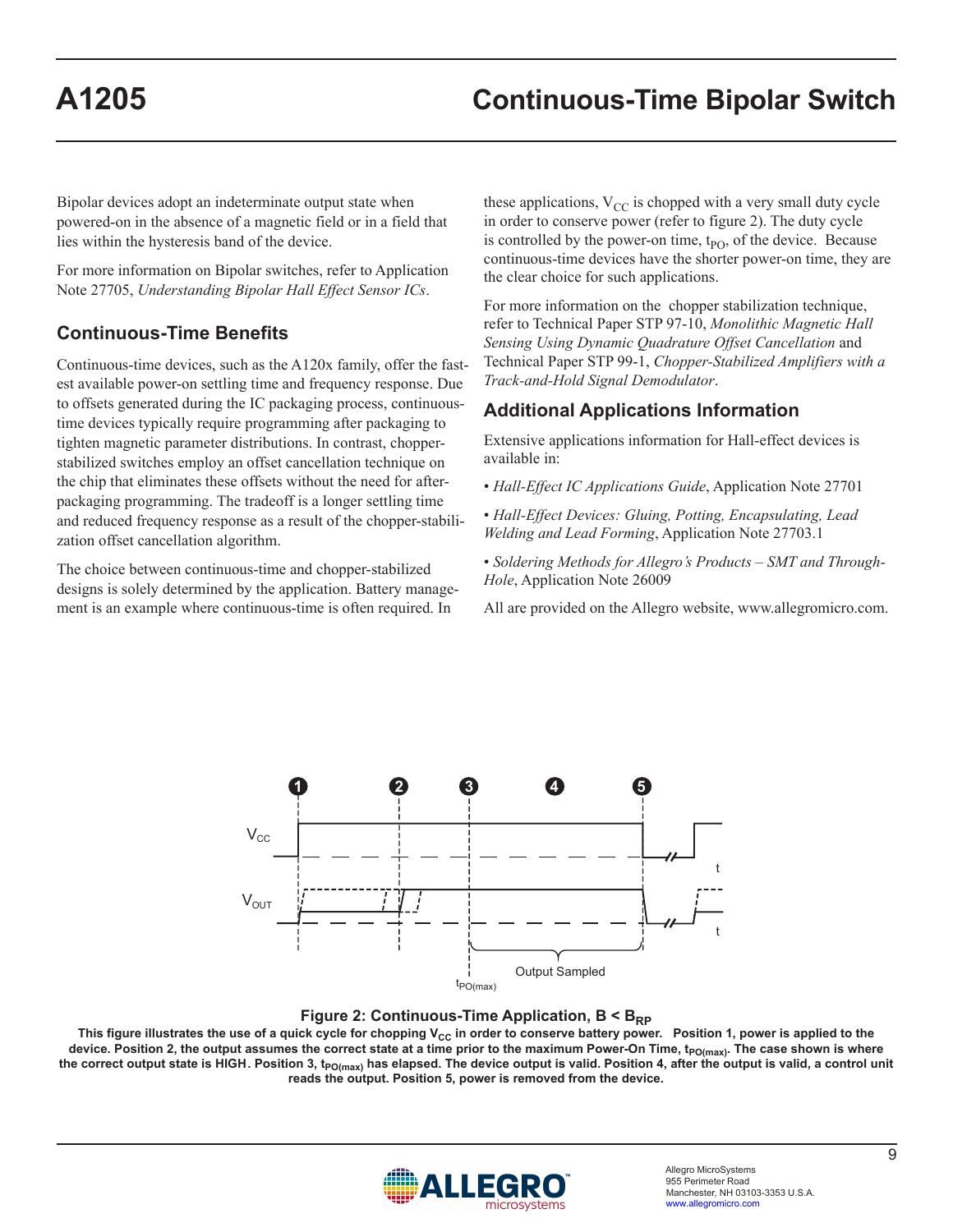### **POWER DERATING**

#### **Power Derating**

The device must be operated below the maximum junction temperature of the device,  $T_{J(max)}$ . Under certain combinations of peak conditions, reliable operation may require derating supplied power or improving the heat dissipation properties of the application. This section presents a procedure for correlating factors affecting operating  $T<sub>I</sub>$ . (Thermal data is also available on the Allegro MicroSystems website.)

The Package Thermal Resistance,  $R_{\theta JA}$ , is a figure of merit summarizing the ability of the application and the device to dissipate heat from the junction (die), through all paths to the ambient air. Its primary component is the Effective Thermal Conductivity, K, of the printed circuit board, including adjacent devices and traces. Radiation from the die through the device case,  $R_{\theta IC}$ , is relatively small component of  $R_{\theta JA}$ . Ambient air temperature,  $T_A$ , and air motion are significant external factors, damped by overmolding.

The effect of varying power levels (Power Dissipation,  $P_D$ ), can be estimated. The following formulas represent the fundamental relationships used to estimate  $T_J$ , at  $P_D$ .

$$
P_D = V_{IN} \times I_{IN} \tag{1}
$$

$$
\Delta T = P_D \times R_{\theta J A} \tag{2}
$$

$$
T_J = T_A + \Delta T \tag{3}
$$

For example, given common conditions such as:  $T_A = 25^{\circ}C$ ,  $V_{\text{CC}}$  = 12 V, I<sub>CC</sub> = 4 mA, and R<sub> $\theta$ JA</sub> = 140°C/W, then:

$$
P_D = V_{CC} \times I_{CC} = 12 \text{ } V \times 4 \text{ } mA = 48 \text{ } mW
$$
  
\n
$$
\Delta T = P_D \times R_{0JA} = 48 \text{ } mW \times 140 \text{ }^{\circ}C/W = 7^{\circ}C
$$
  
\n
$$
T_J = T_A + \Delta T = 25^{\circ}C + 7^{\circ}C = 32^{\circ}C
$$

A worst-case estimate,  $P_{D(max)}$ , represents the maximum allowable power level ( $V_{CC(max)}$ ,  $I_{CC(max)}$ ), without exceeding  $T_{J(max)}$ , at a selected  $R_{\theta I A}$  and  $T_A$ .

*Example*: Reliability for  $V_{CC}$  at  $T_A = 150^{\circ}C$ , package UA, using minimum-K PCB.

Observe the worst-case ratings for the device, specifically:  $R_{\theta JA} = 165^{\circ}C/W$ ,  $T_{J(max)} = 165^{\circ}C$ ,  $V_{CC(max)} = 24$  V, and  $I_{\text{CC(max)}} = 7.5 \text{ mA}.$ 

Calculate the maximum allowable power level,  $P_{D(max)}$ . First, invert equation 3:

$$
\Delta T_{max} = T_{J(max)} - T_A = 165^{\circ}C - 150^{\circ}C = 15^{\circ}C
$$

This provides the allowable increase to  $T_J$  resulting from internal power dissipation. Then, invert equation 2:

$$
P_{D(max)} = \Delta T_{max} \div R_{\theta JA} = 15^{\circ}\text{C} \div 165^{\circ}\text{C/W} = 91 \text{ mW}
$$

Finally, invert equation 1 with respect to voltage:

$$
V_{CC(ex)} = P_{D(max)} \div I_{CC(max)} = 91 \, \text{mW} \div 7.5 \, \text{mA} = 12.1 \, \text{V}
$$

The result indicates that, at  $T_A$ , the application and device can dissipate adequate amounts of heat at voltages  $\leq$ V<sub>CC(est)</sub>.

Compare  $V_{CC(est)}$  to  $V_{CC(max)}$ . If  $V_{CC(est)} \leq V_{CC(max)}$ , then reliable operation between  $V_{CC(est)}$  and  $V_{CC(max)}$  requires enhanced  $R_{\theta JA}$ . If  $V_{CC(est)} \ge V_{CC(max)}$ , then operation between  $V_{CC(est)}$  and  $V_{\text{CC(max)}}$  is reliable under these conditions.

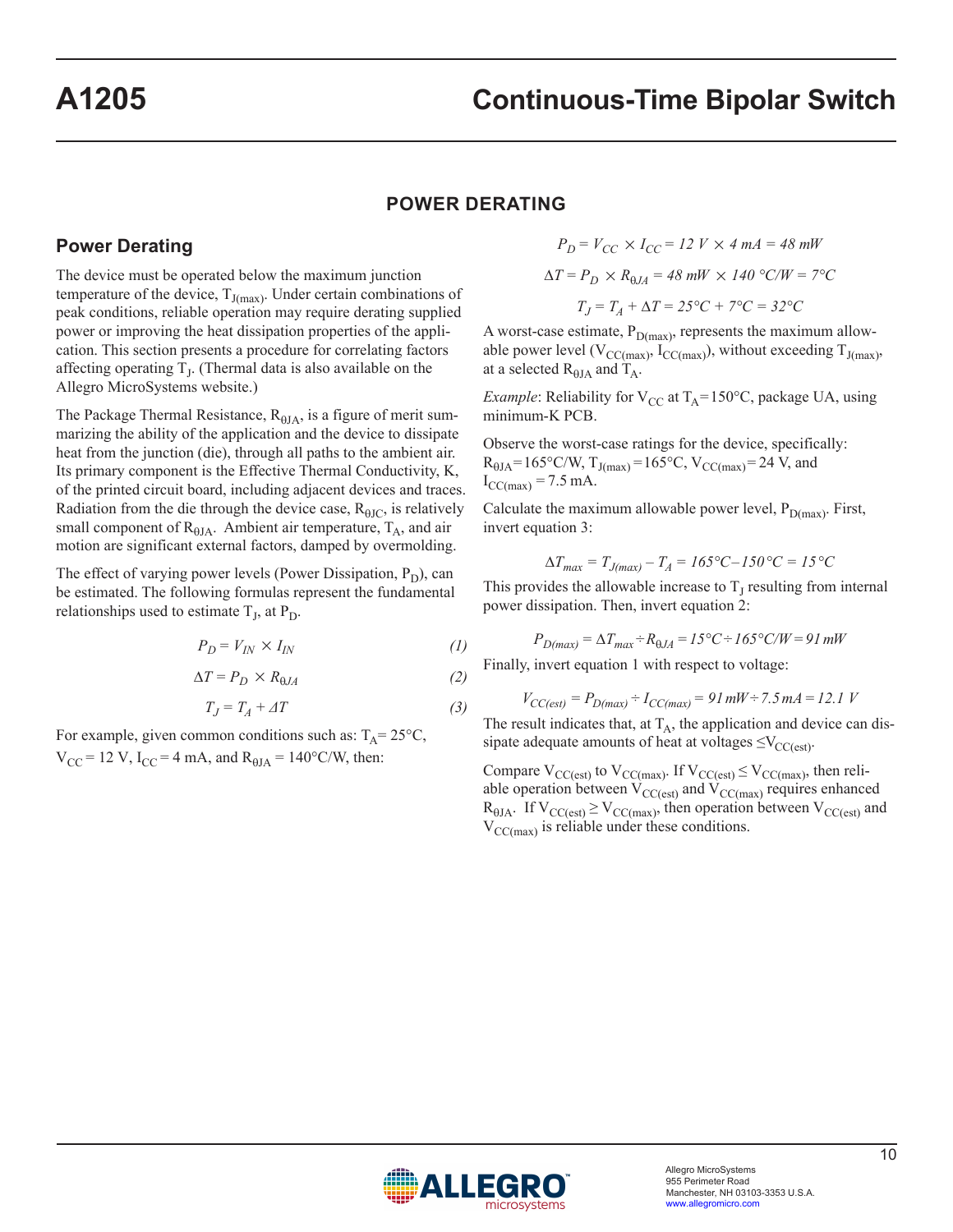# **CUSTOMER PACKAGE DRAWINGS**

For Reference Only – Not for Tooling Use<br>
Reference Allegro DWG-0000628, Rev. 1)<br>
NOT TO SCALE Dimensions in millimeters Dimensions exclusive of mold flash, gate burrs, and dambar protrusions Exact case and lead configuration at supplier discretion within limits shown



0.95 0.70 2.40

#### PCB Layout Reference View

All pads a minimum of 0.20 mm from all adjacent pads; adjust as necessary to meet application process requirements and PCB layout tolerances



Standard Branding Reference View 1

Line 1 = 3 characters

Line 1: Last 3 digits of Part Number

Branding scale and appearance at supplier discretion



Line 1: Last 2 digits of Part Number, Temperature Code (letter)

Branding scale and appearance at supplier discretion

**Figure 3: Package LH, 3-Pin (SOT-23W)**

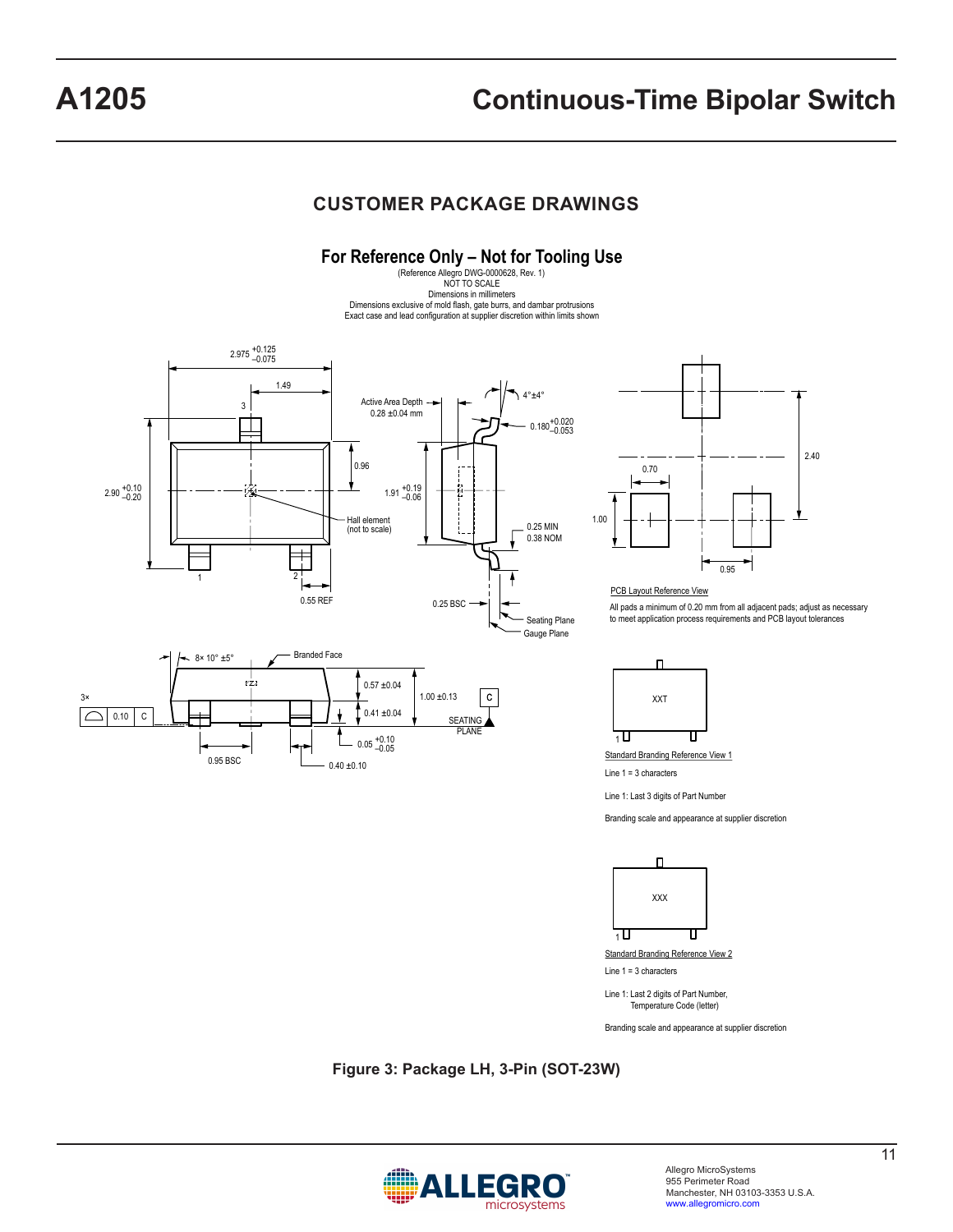

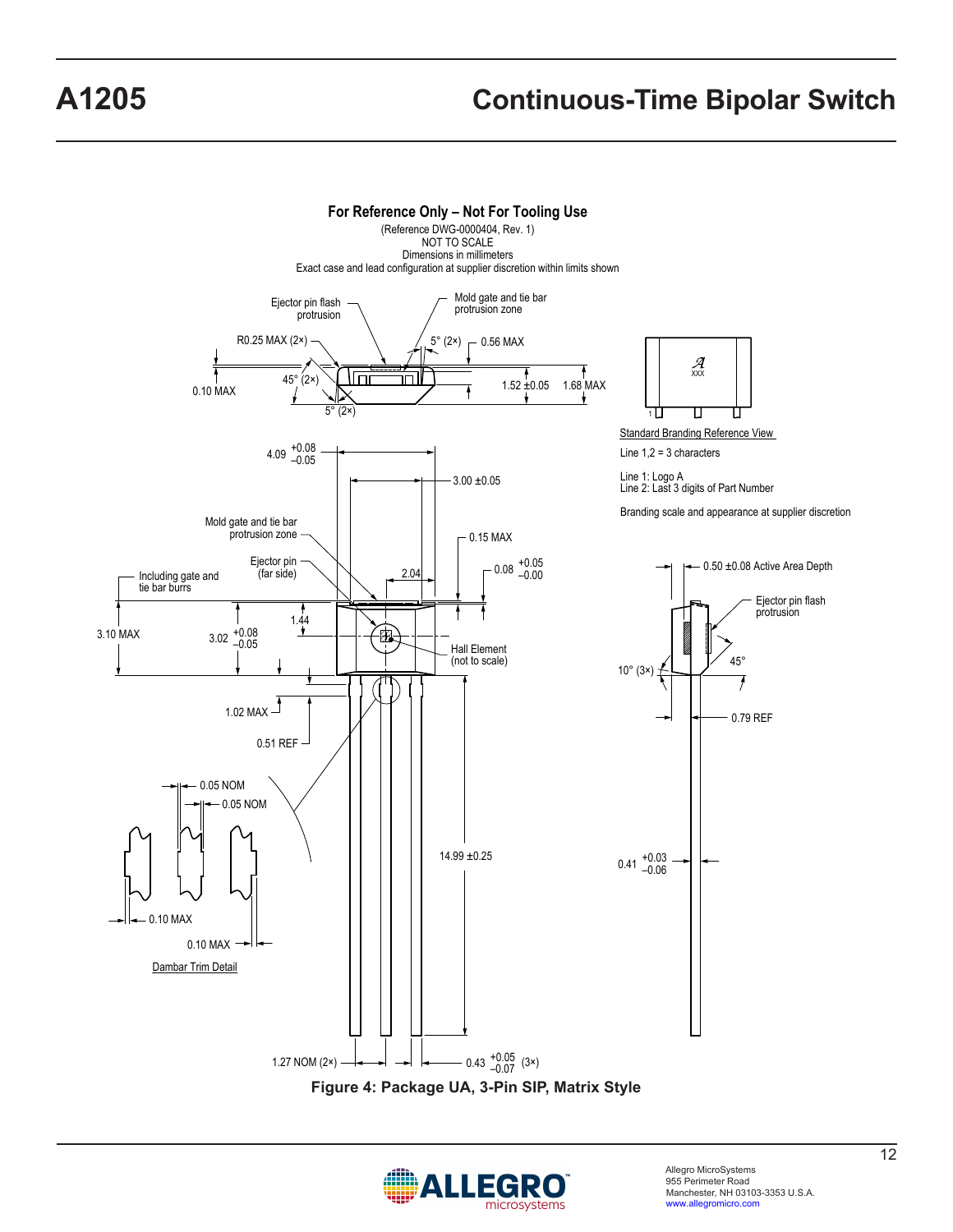

**Figure 5: Package UA, 3-Pin SIP, Chopper Style**